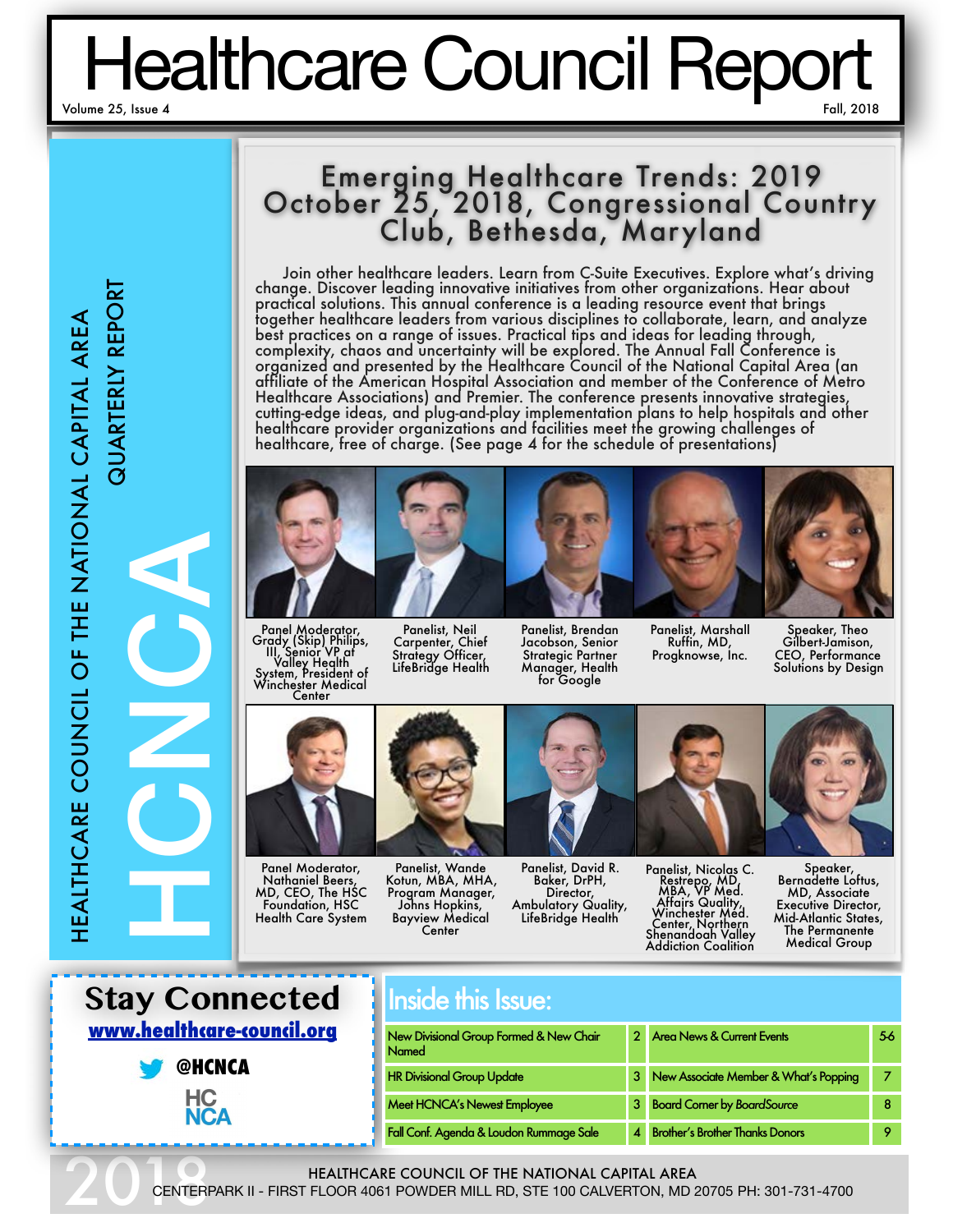# **New Divisional Group to be Established <b>DIVISIONAL MEETINGS:**



# **Chair of the Newly Formed Patient Experience Division Starting in Early 2019**

Enhancing the experience of patients and their loved ones is crucial in today's health care environment. Competition in the health care market has led patients and insurers to become more informed consumers who expect higher quality, more value and better

outcomes. Patient satisfaction is viewed as an important indicator of quality of care and assists in understanding patients' perceptions of their care. Because partnering with patients enhances patient loyalty most healthcare institutions now have patient experience leaders. It's because of this increased focus that a patient experience group will be established in 2019.

Takiya Reavis-Benjamin, the Director of Office of Patient Experience at Mary Washington Healthcare has volunteered to serve as chair of this new group. Prior to her current role, Takiya served as a manager in the Office of Patient Experience as well as in a clinical leadership capacity both at Johns Hopkins Bayview Medical Center. Her passion for doing what's right for the patient, and her servant approach to leadership, makes her a natural fit for the world of patientand family-centered care and a perfect leader of this new group. As the Director of Patient Experience, Takiya has the honor and privilege to interact with patients, leaders, and hospital staff at all levels; playing a key role in strategic planning and execution of strategies to enhance the experience of patients and their loved ones. Greatly influenced by the Maya Angelou's quote, "…people will forget what you said, people will forget what you did, but will never forget how you made them feel," Takiya strives to ensure that all patients and their families receive care that are reflective of exceptional safety, quality and service, all the while feeling a sense of compassion, dignity and respect with each encounter. It's this passion that leaders responsible for patient experience can share together and learn from each other in quarterly meetings that will be planned in 2019. While her "professional title" is that of Director, Takiya is equally proud of her "personal titles"--daughter, wife, mother, and household project coordinator.

Those interested in being a part of the Patient Experience Divisional Group should contact Chris Howard, HCNCA, Divisional & Account Services Director at 301-731-4700 or cnhoward@healthcare-council.org or Takiya Revis-Benjamin at 540-741-2705 or Takiya.Reavis-Benjamin@mwhc.com.

# **Did You Know?**

Virginia has launched a single, statewide platform to connect 129 hospital emergency departments across the state, allowing physicians to access patient records and tap into the state's prescription monitoring program. In doing so, the state may have discovered one way to smooth over what has become an increasingly combative relationship between emergency physicians and payers over ED utilization.

#### **IT Divisional Meeting:**

CONTACT: Becky Quammen, IT Division Chair, 407-758-3390, BQuammen@huhosp.org

#### **Volunteer Divisional Meeting**

CONTACT: Roxanne Holston, Volunteer Services Division Chair, 202-854-7759, Roxanne.Holston@provhosp.org

#### **HR Divisional Meeting:**

CONTACT: Paul A. Hagens, Jr., HR Division Chair, 202-877-3066, paul.hagens@medstar.net

#### **Quality Divisional Meeting (DCAHQ)**

CONTACT: Derdire Coleman, DCAHQ (DC Association of Healthcare Quality), President, 240-375-9940, nakuone@aol.com

#### **Supply Chain Divisional Meeting (MASHMM)**

CONTACT: Kenyetta Keys, President, 301-552-8179, kkeys@dchweb.org

#### **Rehab Divisional Meeting**

CONTACT: Gerilynn Connors, Rehab Division Chair, 703-776-3070, gerilynn.connors@inova.org

#### **Pharmacy Divisional Meeting**

CONTACT: Melanie Massiah-White, Pharmacy Division Chair, 703-205-2140, Melanie.massiah-white@inova.org

#### **Facilities & Engineering Divisional Meeting**

CONTACT: Mark Mininberg, Facility & Engineering Interim Division Chair, 203-668-3522, mark@hospitalenergy.com

#### **Physician Management Divisional Meeting**

CONTACT: Darmita Wilson, Physician Management Division Chair, 202-854-4095, [darmita.wilson@provhosp.org](mailto:darmita.wilson@provhosp.org)

#### **Young Health Care Professionals Divisional Meeting**

CONTACT: John McNally, Young Healthcare Professionals Division Chair, 610-212-0902, [jmcnall9@jhmi.edu](mailto:jmcnall9@jhmi.edu)

#### **Population Health Divisional Meeting**

CONTACT: Marta Pérez, Population Health Division Chair, 301-315-3515, [MPerez@adventisthealthcare.com](mailto:MPerez@adventisthealthcare.com)

#### **Behavioral Health Divisional Meeting**

CONTACT: Bevin Merles, Behavioral Health Division Chair, 410-402-7384, [BMerles@Maryland.gov](mailto:BMerles@maryland.gov)

#### **Patient Experience Divisional Meeting**

CONTACT: Takiya Reavis-Benjamin, Patient Experience Chair, 540-741-2705, Takiya.Reavis-Benjamin@mwhc.com

**Divisional Meetings are held quarterly. Please contact the chair person for more information about the 2018 schedule. You can also call HCNCA at 301-731-4700 for meeting information.**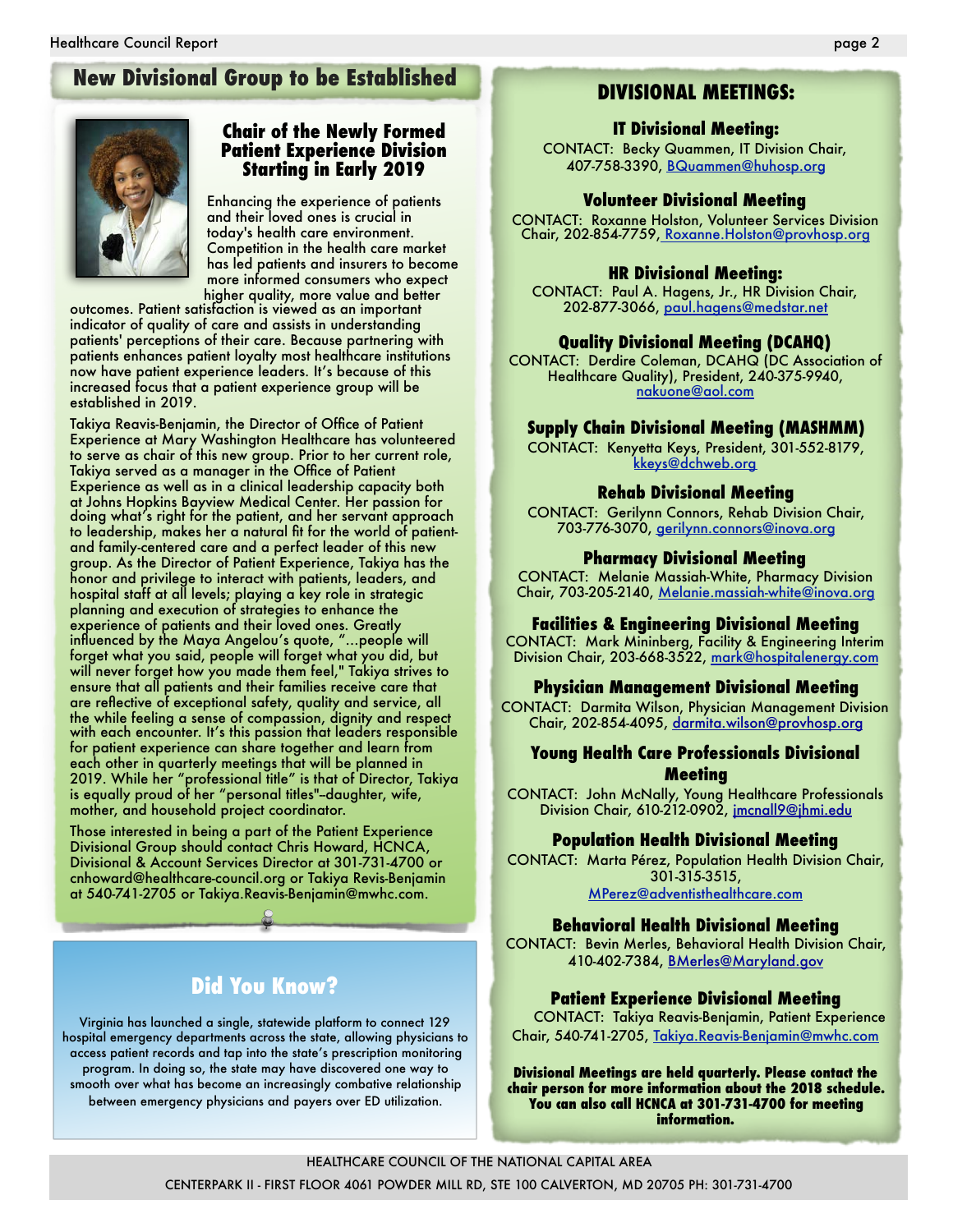# **Paul Hagens Stepping Down as Chair of HR Divisional Group & Queenie Plater to Replace him in 2019**



Paul A. Hagens, Jr. is vice president, **Human** Resources, at MedStar at **Washington** Hospital Center and has served as the **Healthcare** Council's HR Divisional Chair

for the last three years. He has the record of serving in this role longer than any of the previous chairs. His leadership and guidance of the HR group has been valued. He is now handing off the responsibility to a very well known HR Executive in the region, Queenie Plater, VP of HR for Johns Hopkins Community Division. We thank Paul for his excellent service and for recommending Queenie as his successor.

Prior to Paul joining MedStar Washington Hospital Center in early 2018 he was vice president of Human Resources at Doctors Community Hospital in Lanham, Md., from 2013 to 2018. He holds a degree in Finance from Towson University and will complete his MBA in 2019.

Queenie Plater, vice president of human resources for the Johns Hopkins Medicine Community Division, which includes Sibley Memorial Hospital, Suburban Hospital and Howard County General Hospital will assume the chair position of the HR Divisional group for HCNCA in early 2019. In her role at Hopkins she plans, creates and implements innovative programs and services to recruit, develop and retain quality employees and works with each entity's leadership team to achieve high employee engagement, promote diversity and inclusion, and implement human resources technologies.



Before assuming her current role, Plater held several positions at Sibley Memorial Hospital, including vice president and chief human resources officer. In the role as vice president and chief human resources officer, she was one of the executives instrumental in Sibley's merger with Johns Hopkins Medicine in 2010. Plater is also a faculty member in the Department of Health Policy and Management at the Johns Hopkins Bloomberg School of Public Health, where she teaches courses related to human resources issues. She previously taught at Georgetown University's School of Nursing and Health Sciences and also served as an academic preceptor and executive mentor in the university's health systems administration program.

In June 2016, Plater was appointed by the D.C. Mayor's Office of Talent and Appointment as a member of the Workforce Investment Council. A resident of Bethesda, Maryland, Plater received her bachelor's degree in organizational management from Washington Adventist University in Takoma Park, Maryland, and a master's degree in applied behavioral science from The Johns Hopkins University.

The Council thanks Paul Hagens for his three years of service as chair of the HR Divisional group and welcomes Queenie as chair starting in early 2019.

# **HCNCA/NCASS Welcomes our Newest Employee**



Parker Gilkesson joins HCNCA/NCASS as Department Assistant. A recent graduate of Liberty University's Helms School of Government with her Masters in Public Policy: Public Administration. Parker hails from the small yet urban city of Peoria, Illinois. She moved to the Washington, DC area to begin her studies at the illustrious Howard University, where she obtained her Bachelor of Science in Health Education and Human Development and was initiated into Alpha Kappa Alpha Sorority, Inc. Throughout her short, yet vibrant career, Parker has completed Cancer Research with the National Institute of Health, helped to write legislation for maternal and child public health concerns for the State of Illinois, worked closely with human services policies and recently published her graduate thesis, "Social Security Act of 1935 to TANF: A Comprehensive Look at the History and Current State of Welfare in America." She is a creative innovator, seeking to enhance the processes of her current and future endeavors. In her spare time, she hosts a Podcast, tends to her entrepreneurial endeavors and volunteers within her community. Parker currently serves as the Department Assistant for National Capital Area Shared Services. Please welcome Parker to this new position at the Healthcare Council and National Capital Area Shared Services.

#### HEALTHCARE COUNCIL OF THE NATIONAL CAPITAL AREA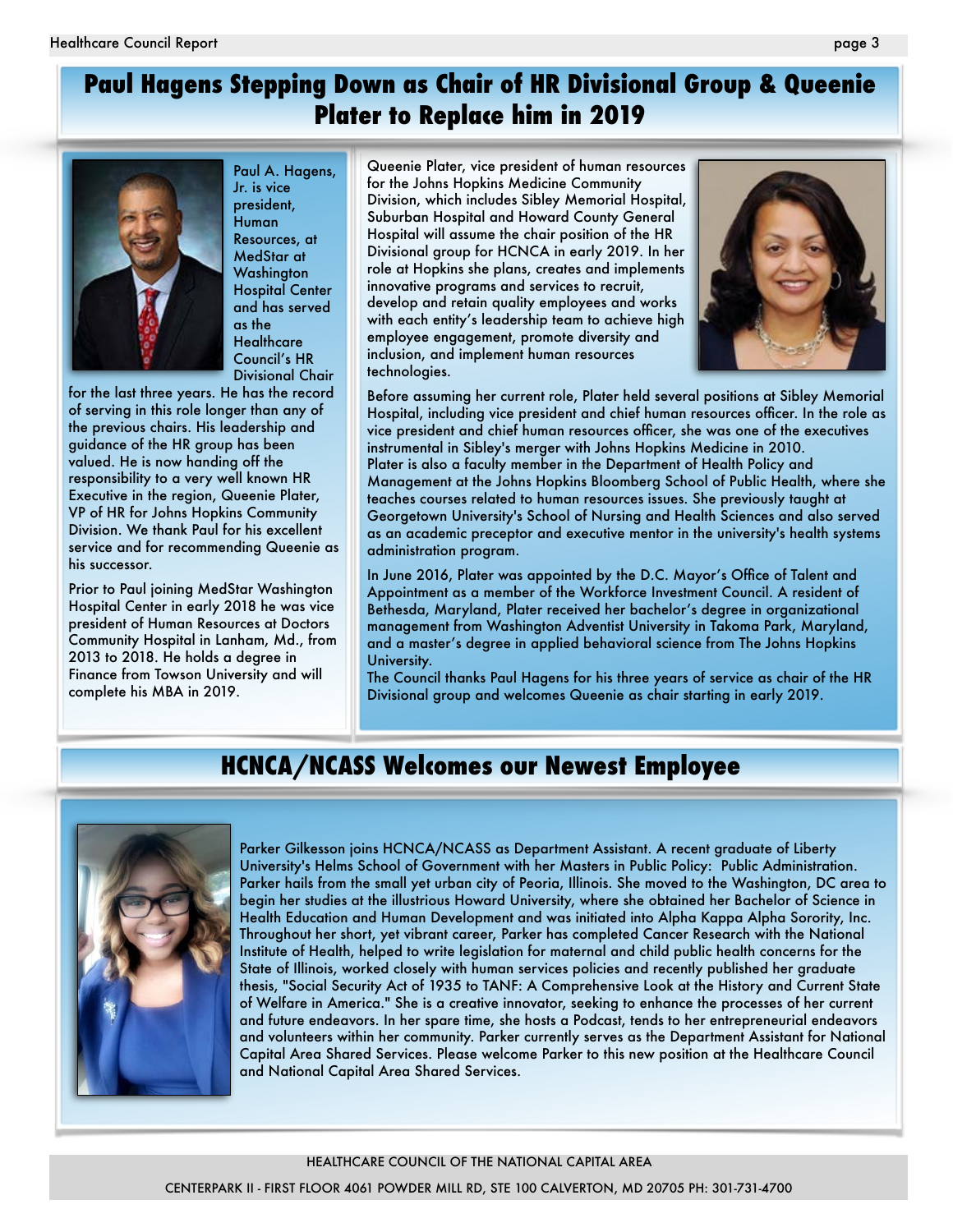# **FALL CONFERENCE AGENDA**

| Agenda Time                       | <b>Topic</b>                                                                                  | Presenter                                                                                                                                                                                                                            |
|-----------------------------------|-----------------------------------------------------------------------------------------------|--------------------------------------------------------------------------------------------------------------------------------------------------------------------------------------------------------------------------------------|
| $9:00am - 9:45am$                 | Registration & Breakfast                                                                      | AII                                                                                                                                                                                                                                  |
| $9:45am - 10:00am$                | Welcome and Introductions                                                                     | Les Pitton and Kevin DeBruyne                                                                                                                                                                                                        |
| $10:00am - 11:00am$               | "Providers Leading Disruption Amidst<br>Upcoming Disrupters & Future Trends<br>in Healthcare" | Panel<br>Grady "Skip Philips, III, Moderator, Valley<br>Health System - Moderator<br>Neil Carpenter, LifeBridge Health<br>Brendan Jacobson, Health for Google<br>Marshall Ruffin, MD, Progknowse, Inc.                               |
| $11:00am - 12:00am$               | "Customer Relationship Management<br>and Creating Customer Loyalty/<br>Stickiness"            | Theo Gilbert-Jamison, CEO, Performance<br>Solutions by Design                                                                                                                                                                        |
| $12:00 - 1:00 \text{pm}$          | Invocation & Networking Lunch                                                                 |                                                                                                                                                                                                                                      |
| $1:00 \text{pm} - 2:00 \text{pm}$ | "Practiced Ways to Combat the<br>Opioid Crisis"                                               | Nathaniel Beers, MD, Panel Moderator, The<br>HSC Foundation - Moderator<br>Nicolas Restrepo, MD, Winchester Medical<br>Center<br>Wande Kotun, Johns Hopkins Bayview<br><b>Medical Center</b><br>David Baker, DrPH, LifeBridge Health |
| $2:00 \text{pm} - 3:00 \text{pm}$ | "Kaiser's Coordinated & Connected<br>Approach to Healthcare"                                  | Bernadette Loftus, MD, Associate<br>Executive Director for the Mid-Atlantic<br>States, The Permanente Medical Group                                                                                                                  |
| $3:00 - 3:10$ pm                  | Closing                                                                                       |                                                                                                                                                                                                                                      |



#### **Be a part of the Mid-Atlantic's biggest rummage sale, named BEST CHARITY EVENT IN NORTHERN VIRGINIA for three years in a row by Virginia Living Magazine.**

Bargain shopping abounds on Saturday and Sunday, October 20 & 21, 2018, at the 80th Annual Ladies Board Rummage Sale located at Morven Park Equestrian Center, 41580 Sunday Morning Lane, along Route 15 just north of Leesburg. For GPS directions please use the Sunday Morning Lane address as searching "Morven Park" will lead you to the wrong entrance. The Sale benefits INOVA Loudoun Hospital and The Ladies Board Nursing Scholarship Fund.

Admission is FREE during general sale hours 9:00 a.m. to 4:00 p.m. on Saturday and Sunday, 9:00 a.m. to 3:00 p.m. Be an EARLY BIRD for an exclusive shopping hour from 8:00 to 9:00 on Saturday morning. Tickets are required and can be purchased in advance (\$12) starting in late August from the following: Twice is Nice Thrift Shop in Leesburg; INOVA Loudoun Hospital Gift Shop, Lansdowne Campus; or The Black Shutter Antique Shop in Historic Leesburg. Tickets will also be available at the door on Saturday morning ( \$15). Tickets sales benefit the Polly Clemens Nursery Fund at INOVA Loudoun Hospital. Remember, admission is FREE during regular sale hours 9:00 a.m. to 4:00 p.m. on Saturday and 9:00 a.m. to 3:00 p.m. Sunday.

It's never too early to sign up as a volunteer on Donation Days at the collection sites OR as a volunteer at Morven Park Equestrian Center during The Sale set up and public sale days. We are always collecting donations (clothing, furniture, household items, décor, antiques…) new and gently used items in good condition. Click here for details on Volunteering or here to Donate.

The Largest Rummage Sale in the Mid-Atlantic is a two-day event spanning more than 50,000 square feet all under cover! Stock up on gently used and new items—furniture, clothing for the family, household items and décor, linens and draperies, a jam packed holiday and craft shop, toys, sporting equipment, tools and electronics, antiques and collectibles, books, gift items, and jewelry.

Refreshments are available at the Food Trucks where you can sit and refresh or you can "grab and go" right back to the shopping. Please use the courtesy bag check in the main barn to make shopping easier. All departments accept cash, credit cards or checks with name, address and phone imprinted.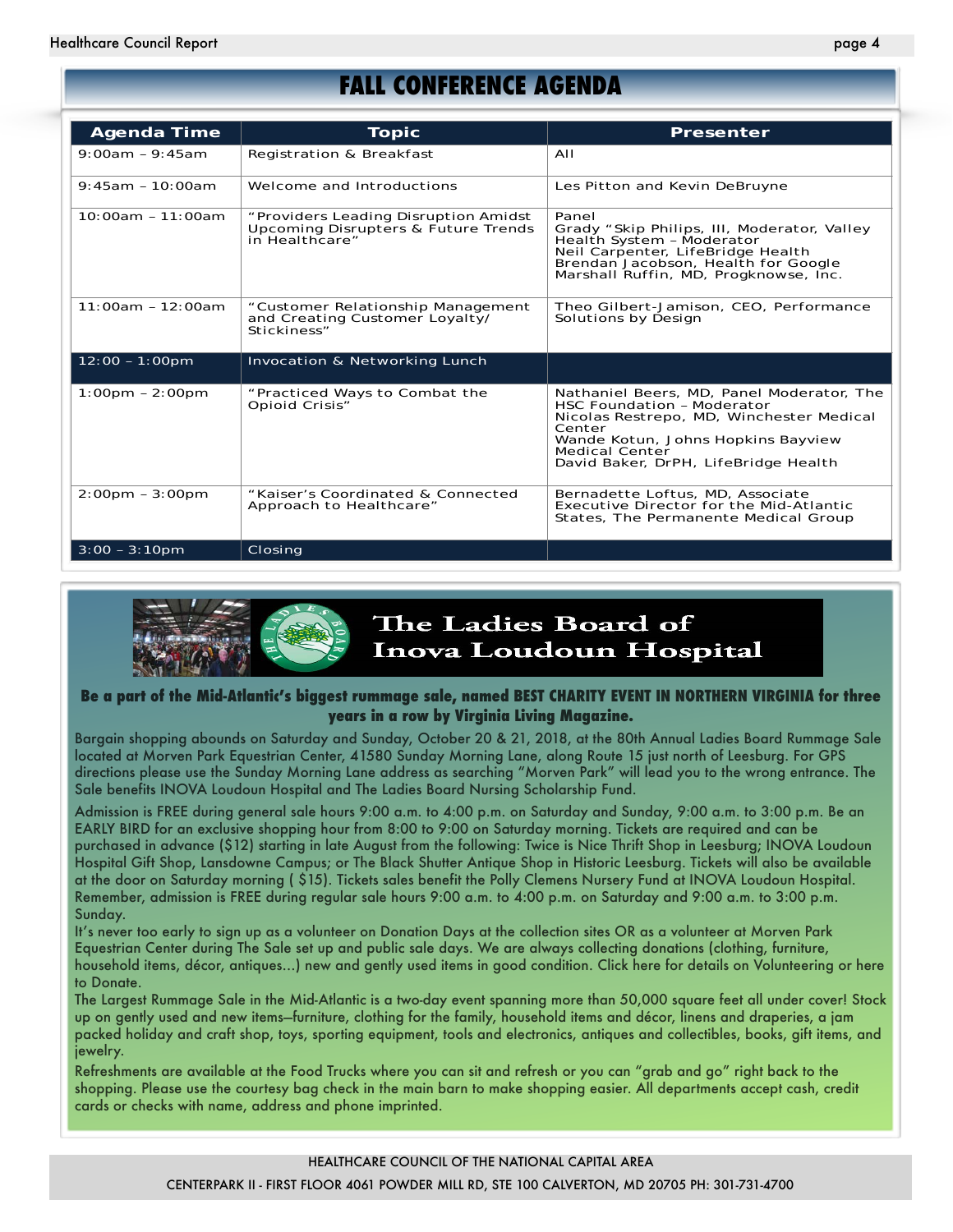#### **CURRENT EVENTS & AREA NEWS**

**Ben Frank, COO and Chief of Staff of Inova Health System:**  Ben Frank joined Inova Health System as Chief Operating Officer and Chief of Staff in early August 2018. Ben coordinates day-to-day system operations and serves as a key strategic advisor to the Inova CEO. Prior to joining Inova, Ben served as System Executive Director of Clinical Operations at the Cleveland Clinic. He came to that role after serving as CEO of Sheikh Khalifa Medical City, the Cleveland Clinic managed flagship institution for SEHA, the health system for the United Arab Emirates. Prior to joining Cleveland Clinic, Ben served as President of Ochsner Physician Partners and System Vice

President of the Accountable Care Network at the Ochsner Health System in New Orleans. Ben holds a Master of Health Administration from Tulane University, and a BS in Commerce and Business Administration from the University of Alabama.

#### **Sherry B. Perkins, PhD, RN, FAAN, President & CEO, University of Maryland Capital Region Health:** Sherry B. Perkins, PhD, RN, FAAN, was named President and Chief Executive Officer of University of Maryland Capital Region Health, in



early August 2018. Dr. Perkins has most recently served as Executive Vice President and Chief Operating Officer of UM Capital Region Health, a role she began in 2016. During these two years, she has been a catalyst for collaborative clinical, workforce, operational and financial performance improvements. Dr. Perkins earned a Bachelor of Science in Nursing from Baylor University, a Master of Science in Nursing from Texas Woman's University, and a PhD in Nursing from the University of Kansas. She also completed the Johnson & Johnson Wharton Fellows Program in Management at the University of Pennsylvania.

#### **Stephen M. Smith, MD, President & CEO, Prince William Medical Center and Haymarket Medical Center:** Novant Health UVA Health System has named a new leader for two of its local hospitals. Steve Smith, the health system's former vice



president of medical affairs, has been promoted to serve as president and chief operating officer for both Prince William Medical Center and Haymarket Medical Center. The facilities are run by a joint venture between Winston-Salem, North Carolina-based Novant Health and the Charlottesville-based University of Virginia Health System, formed in 2016. Smith earned his medical degree from Howard University and undergraduate degree from Stanford University, and completed specialty training at Los Angeles County King Drew Medical Center. He's part of the American Board of Emergency Medicine and a fellow of the American College of Emergency Physicians.

**Tom Koutsoumpas, Capital Caring Board Chair and Interim CEO:** After the



departure of Malene Davis as CEO of Capital Caring, Tom Koutsoumpas, Board Chair assumed the interim CEO position. Tom is a leading expert in the health care arena, and principal of healthsperien, offering clients strategic advice on issues relating to Medicare, health care reform, and the evolving delivery system. He has particular expertise in long-term care, hospice care and advanced illness, and provides clients with essential guidance in those areas. He helps organizations engage effectively with a broad set of stakeholders and audiences in the post-reform environment and designs initiatives to effectively position them for the

future. Additionally, his timely analysis and perspectives related to ongoing legislative efforts can help clients – ranging from health plans to providers to financial sector firms - pursue their objectives in an informed manner.



leading and overseeing<br>all assests of the all aspects ot the<br>organization's Human **Terri Feely, Chief People Officer, Inova:**  Terri Feely joined Inova as Chief People Officer on September 4, 2018, all aspects of the



Resources function. With more man a quarier ceniury or<br>experience. Prior to joining Inova, Terri focused on advising and supporting both start-up and high-growth companies as they worked to achieve their strategic goals. In addition, she coached and mentored HR professionals and **Mentored** leadership teams across a wide-variety of industry sectors. For eight years prior to more than a quarter century of served as a Human Resources consultant, that, Terri was the SVP for Human Resources at Asurion, a privately held global company with more than \$6 billion in annual revenue. Terri received her Bachelor of Sciences degree in Business Administration & Management from West Liberty University and her Master of Science in Human Resources Management from Marymount University.

#### **Patrick Christiansen, PhD, Senior Vice President, Inova Health System and Chief Executive Officer of Inova**

**Fairfax Medical Campus to RETIRE:** Patrick has announced that he will retire from Inova Fairfax Medical Campus after what is considered a remarkable career with Inova, having helped build IFMC into the premier quaternary medical center in the



region. We are grateful for his business acumen, strategic-thinking and commitment to Inova, says, Dr. Stephen Jones, Inova Health Systems CEO. The search for Patrick's replacement has already begun, which will include both internal and external candidates. Patrick will continue with IMFC through the transition to the new CEO. During his leadership at IMFC, Patrick also served a time as board member of the Healthcare Council of the National Capital Area. His support of HCNCA will be missed.

# **Did You Know?**

Heart attack, stroke & other cardiovascular events were responsible for more than 2.2 million hospital stays & 415,000 deaths involving adults in 2016, according to the Center for Disease Control & Prevention.

HEALTHCARE COUNCIL OF THE NATIONAL CAPITAL AREA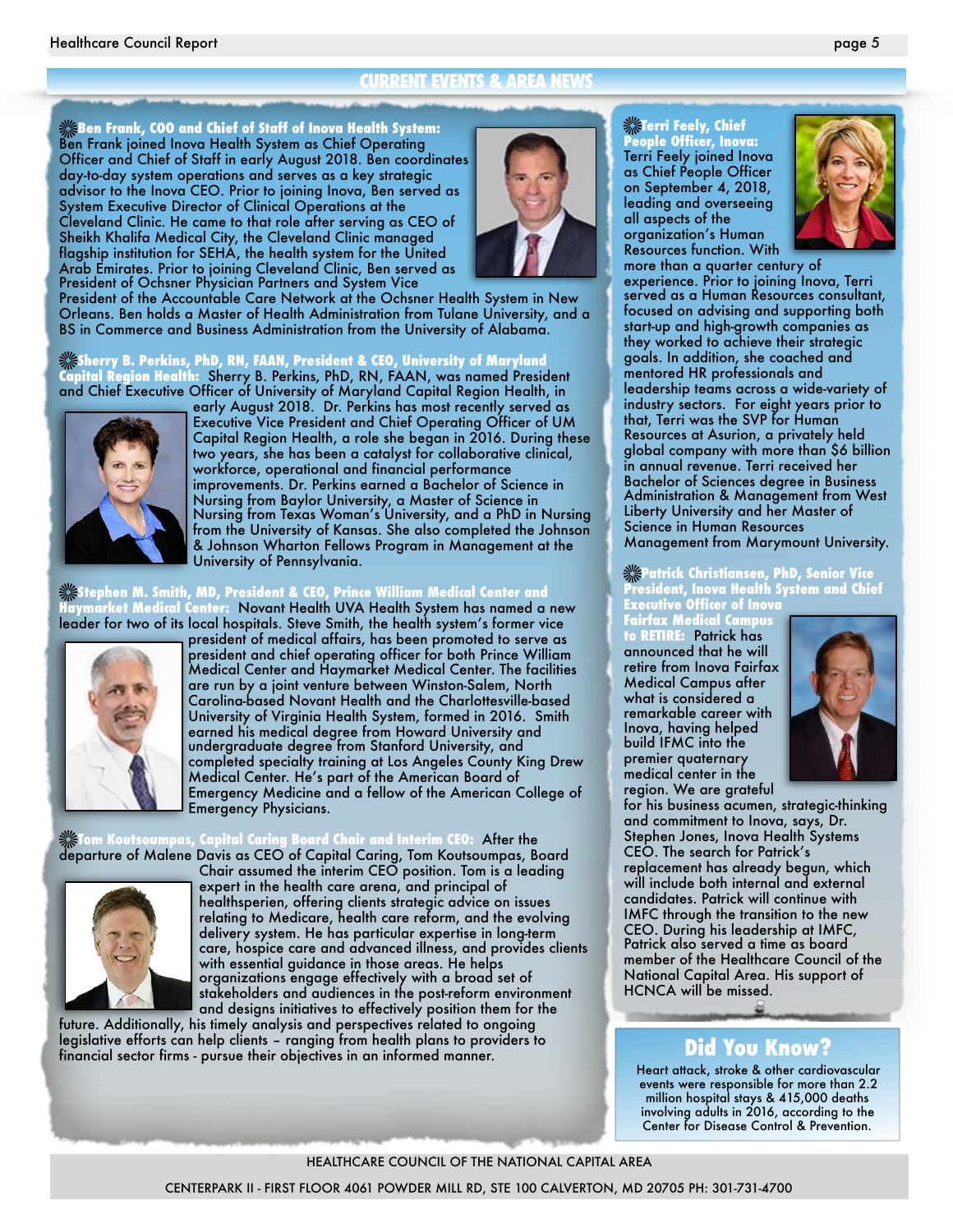#### **CURRENT EVENTS & AREA NEWS, continued**

#### **New Name for HealthSouth Rehabilitation Hospital of Northern Virginia:** In June, HealthSouth Rehabilitation Hospital of Northern



Virginia unveiled its new name and brand as part of its company's name change and rebranding initiative. As of July 1, the inpatient rehabilitation hospital is now known as Encompass Health Rehabilitation Hospital of Northern Virginia and will continue to provide the same high-quality post-acute care for patients overcoming a variety of

debilitating illnesses and injuries. "Our new Encompass Health brand reflects more than the change of our name. It reinforces our commitment to working together to continuously improve the care we provide our patients," said Al Santos, CEO of HealthSouth Northern Virginia. "With a focus on clinical collaboration and strengthening relationships, we will continue to play an important role in making a difference in the lives of our patients."

**Mary Washington Healthcare Enhancing Patient Care and Satisfaction with Launch of New Epic Electronic Health Record:** In June 2018 Mary Washington Healthcare in Fredericksburg, VA went live with its Epic electronic health record (EHR). This technological transformation affects nearly every aspect of MWHC's care delivery system and promises significant benefits for both the organizations Associates and customers. The new system replaces and consolidates multiple platforms into one EHR built to meet the specific needs of the greater MWHC community. Mike



McDermott, MD, President and CEO, MWHC says, "This system will position us for the future by streamlining and enhancing our services while providing our customers with the ability to have a greater role in managing their own healthcare."

#### **MedStar Georgetown University**

**Hospital Facility Expansion:** The new state-of-the-art Medical/Surgical Pavilion at MedStar Georgetown University Hospital will meet current needs and address future healthcare demands. This approximately 477,000-square-foot facility will house 156 private patient rooms, a new



Emergency Department, larger operating rooms, a rooftop helipad with direct access to the Emergency Room and three levels of underground parking. The plans will double green space, providing a more open and attractive campus.

#### **White Oak Medical Center Progress:**

Construction moves forward on Adventist HealthCare's new Silver Spring hospital. Gaithersburg-based Adventist is about a year out from opening White Oak Medical Center, a 472,000-square-foot, \$404 million hospital built to replace its existing – and more than 100-yearold – Takoma Park campus.



#### **FutureCare Capital Region, by FutureCare Health & Management, Opened Last Spring:**

FutureCare Capital Region, a \$30M state-of-theart rehabilitation facility, is the first of its kind in the local area and is representative of a strong push for improved medical care throughout the D.C. area. This flagship facility is the first new rehabilitation and wellness center for Prince George's County in over 20 years. The facility features 82 private rooms and a 4,500 square foot Rehabilitation Services Center and a 9 seat dialysis center.



State-of-the-art **Rehabilitation in Prince** George's County NOW OPEN!

## **Did You Know?**

There are now almost 16.1 million people working in healthcare, and as Baby Boomers age, the pace continues at an impressive rate.

## **Did You Know?**

Cyber Security Statistics report 3.6 billion breaches occurred in healthcare from 2005 through May 1, 2018. The majority of these breaches occurred through Phishing, Network Intrusion, Inadvertent Disclosure, Stolen/Lost Devices and Systems Misconfiguration.

# **Did You Know?**

Researchers are warning that social isolation and loneliness could be more detrimental to health than obesity or smoking. The warning comes at a time when census data has indicated that more Americans are living alone (approximately 25%) and staying single (approximately 50%). Many communities are responding with organized programs through community and senior-focused fitness and other centers.

#### HEALTHCARE COUNCIL OF THE NATIONAL CAPITAL AREA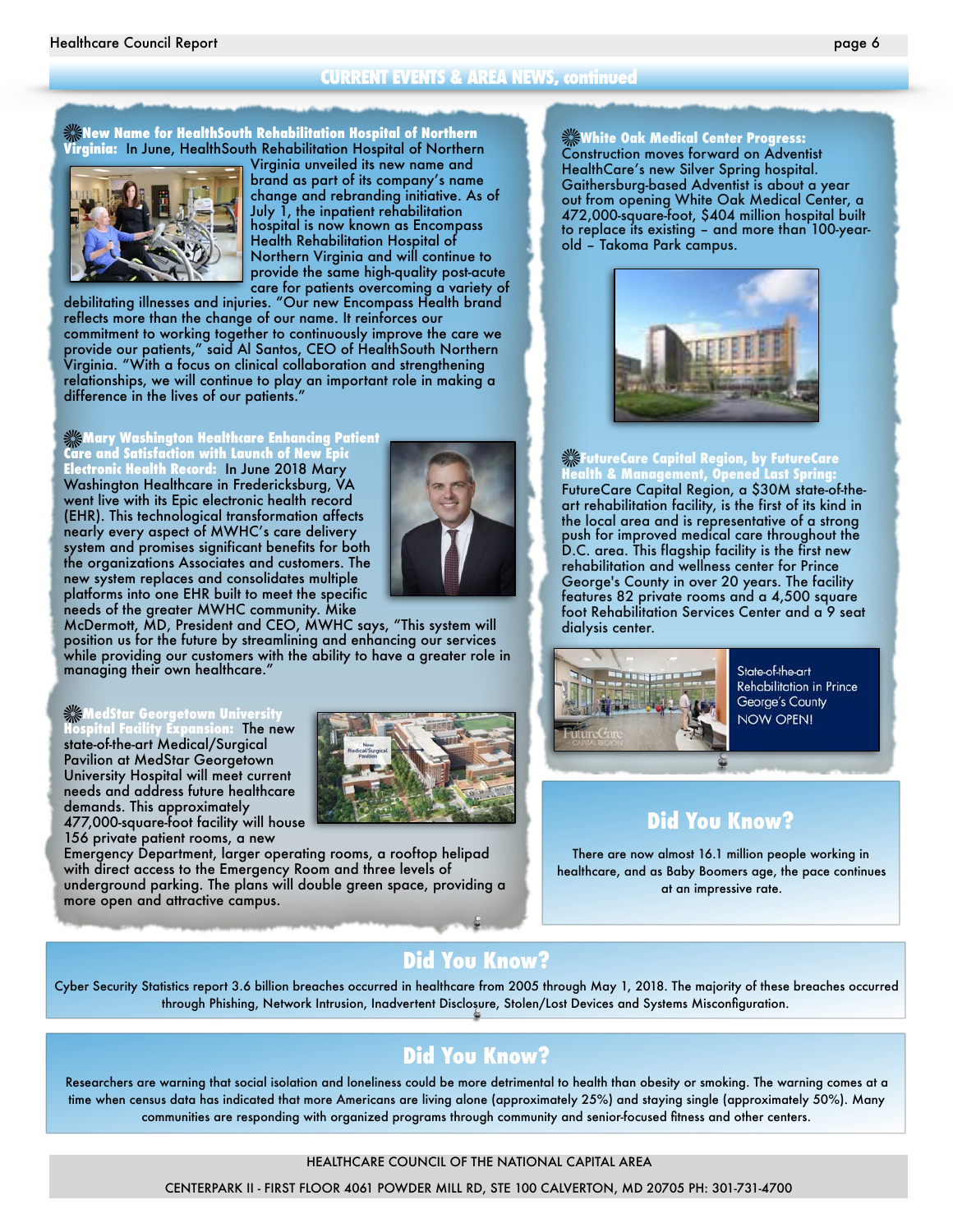# **NEW ASSOCIATE MEMBER – LEGACY CONSULTING GROUP**



Legacy Consulting Group has recently joined the Healthcare Council as an Associate Member. Established in 1996, Legacy provides independent management counsel in the areas of strategy, market and service line development, clinical integration, and master facility planning. Legacy's managing principal, Ray Brown, has served clients throughout the country including multihospital health systems, not-for-profit and investor-owned hospitals, academic medical centers, community hospitals, and large physician practices.

In recent years, Legacy has focused on healthcare reform driving value-based care and CIN development. As part of ACA requirements, Legacy has served many 501(c)(3) hospitals in the development of Community Health Needs Assessments (CHNA) and implementation plans.

More information can be found at www.legacyconsulting.com. Ray can be reached at raybrown@legacyconsulting.com or 404-847-0100.

# **NOW AVAILABLE 2018 SALARY SURVEYS**



The only Maryland, Virginia, Washington, DC healthcare specific wage and salary survey includes:

•Specific, up-to-date information on over 120 positions

- •PRN positions
- •100 benchmark jobs
- •Pay range minimum, mid-point, maximum
- •Average hourly rates
- Shift differentials •Job characteristics
- The 2018 Executive/Department Head Salary Survey Report includes:
- •55 positions
- •Same data as above, but includes FTE's supervised

Order: Email Cheryl Thomas at cethomas@healthcare-council.org or call 301-731-4700 to place your order. Checks should be made payable to the Healthcare Council of the National Capital Area. Credit cards are accepted by calling or going online to<br>www.healthcare-council.org.



# **What's Popping? Population Health News and Events**

**HOW DOES POPULATION HEALTH IMPACT HEALTH CARE COSTS?** 

The concept of population health is an increasingly important topic to consider when discussing the cost of health care. One theme running through these reflections on population health is the Triple Aim, which suggests improving the US health care system requires (1) improving patient experience of health care, (2) improving the health of populations, and (3) reducing the per capita cost of health care. Research supports the notion that improving population health can have an impact on health care costs. For example, a recent study of workplace wellness conducted by the RAND Corporation found that participation in a workplace wellness program continuously over a seven-year period was associated with an average reduction of \$30 in monthly health care costs per employee. Further, the researchers estimated that much of the cost savings was attributed to a 29% reduction in hospital admissions associated with disease management. What's more, investing in programs that reach larger populations may yield a greater return on investment in terms of influencing positive health outcomes in many people.

However, many health care leaders point out that important questions still remain about population health that should be considered; in particular, the notion of responsibility for health outcomes in a population. Are health care providers solely responsible for a population's health or should the accountability lie primarily with the behavior of those within the population? Moreover, how does the conceptualization of responsibility affect the association between population health and health care costs? While investing in population-level health interventions has the potential for great returns in public health, such programs may also come at a greater cost to health care consumers. Thus, it is increasingly important to ensure professionals in health care at all levels – direct service providers, health administrators, public health professionals, etc. – engage in a conversation about how population health can effectively improve health care costs for consumers.

SOURCE: Costs of Care, By Sophia Bernazzani, June 14, 2018,<http://costsofcare.org/how-does-population-health-impact-health-care-costs-2/>

#### HEALTHCARE COUNCIL OF THE NATIONAL CAPITAL AREA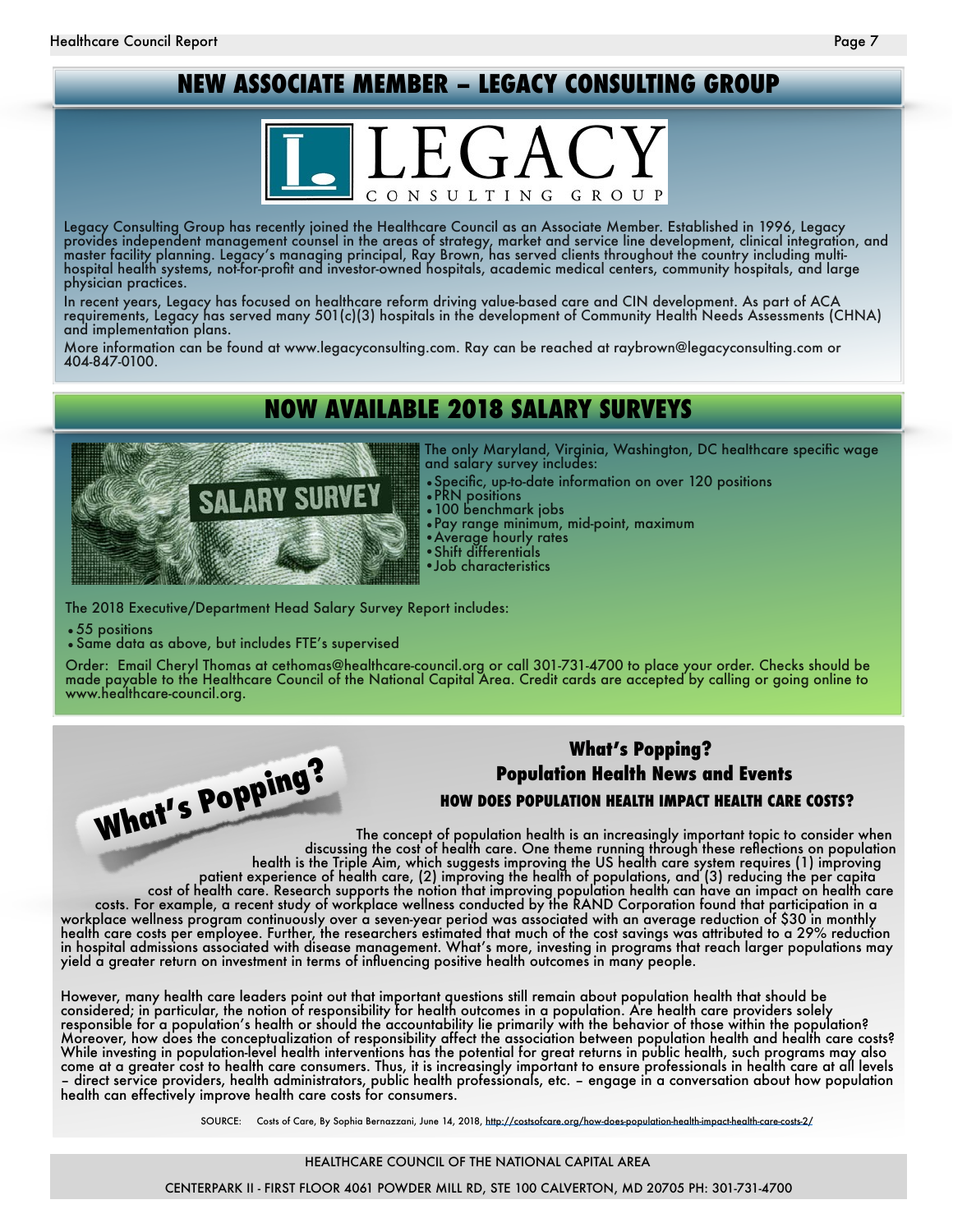# **THE BOARD CORNER:**



#### *by BOARDSOURCE*

Board self-assessments can help identify your board's strengths and areas in need of improvement. Considering the important role the board has within a nonprofit, why would any organization be content with a sub-standard board — a board with inadequate performance and fulfillment of its responsibilities — and not be open and willing to improve its members' individual and collective performance? The best way to make the case for board improvement is to conduct periodic board self-assessments.

Why assess performance?

- •Board self-assessment provides you with the opportunity to look internally at the board itself
- •reflect on your board members' individual and shared responsibilities
- •identify different perceptions and opinions among board members
- •determine areas of responsibility that need attention
- •use the results as a springboard for board improvement
- •increase the level of board teamwork
- •clarify mutual board/staff expectations
- •clarify common objectives as well as check that everyone is speaking the same language, i.e. ensuring that everyone abides by a shared vision
- •demonstrate accountability as a serious organizational value
- •display credibility to funders and other external audiences

#### **Preparation**

Planning well is half the battle. Here are some tips that help board members get excited about the assessment process and prepare for it.

Include periodic self-assessment among your bylaws clauses. It is the surest method to make the case for assessment if your bylaws include it as one of the principle policies for the board.

Task the governance committee (not your chief executive or the chair) to ensure that assessment takes place regularly and is well organized. This committee is the permanent structure of your board; officers and chief executives change. Also self-assessment is a board commitment; when the call for action comes from within the team, the "voice" is different.

Plan to conduct a self-assessment every two to three years. It is not necessary to conduct one every year you need time to implement any potential changes and learn new ways to function as a board.

Your auditing firm, as an outside monitor, should also make sure that the processes in the bylaws get respected.

Keep in mind that it is not going to be an organizational assessment. The entire focus is on the board, on its work, structure, and dynamics.

# **SHARED SERVICES**

About National Capital Area Shared **Services** 

National Capital Area Shared Services (NCASS) is a regional GPO, a whollyowned subsidiary of the Healthcare Council of the National Capital Area (a non-profit

association of providers in Maryland, Virginia and the District of Columbia). It has documented hundreds of millions in savings and cost containment since 1972. NCASS joined the Premier healthcare alliance as a group affiliate in 2008 and signed with Yankee Alliance as a collaborative member YANK in 2013. LIANCE

**Interested in Joining the Healthcare Council?** 

Healthcare Council continues to develop its All-Inclusive, Broad-Based Association of Members to accurately reflect the providers of care doing business in its service area encompassing Maryland, the District of Columbia and Virginia. It is committed to creating and providing opportunities for new members and associates while keeping member dues low. It serves its members with detailed communications and professional contacts, partnerships, timely educational programs, surveys, collaborative efforts, and strategic alliances.

To learn more about joining the Healthcare Council and/or participating in our Shared Services, please contact Cheryl Thomas at 301-731-4700 or visit us at:

[http://www.healthcare-council.org/](http://www.healthcare-council.org/membership.html) membership.html.

# **Did You Know?**

Tennessee's largest health insurer will stop covering OxyContin prescriptions as part of several measures to combat opioid addiction. BlueCross BlueShield of Tennessee will encourage doctors to recommend two alternative opioid pain relievers, Xtampza and Morphabond, which are designed to be more difficult to abuse. The insurer will cease paying for OxyContin on Jan. 1, vice president for pharmacy Natalie Tate told The Tennessean.

#### HEALTHCARE COUNCIL OF THE NATIONAL CAPITAL AREA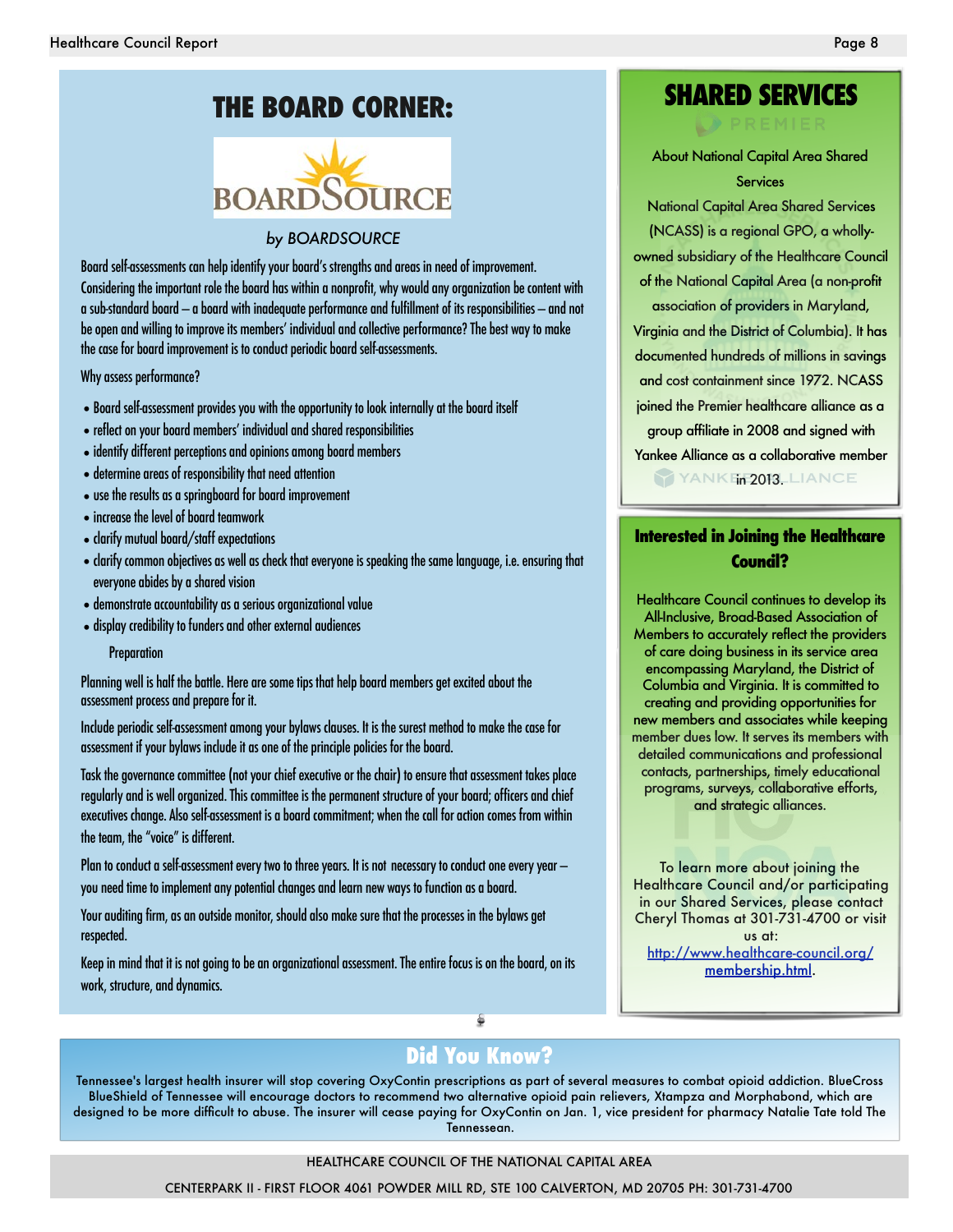## **Brother's Brother Foundation Says Thank You to Donors By David Holdsworth**

In August BBF's team for Virginia, D.C. and Maryland picked up a record 53 donations totaling 50,761 pounds. Those donating in 2018:

| ٠         | <b>AVID</b>              | $\bullet$ | Inova Loudon               | $\bullet$ | <b>MedStar Good</b>        | $\bullet$ | <b>ServiSource</b>            |
|-----------|--------------------------|-----------|----------------------------|-----------|----------------------------|-----------|-------------------------------|
| ٠         | <b>Carilion</b>          | $\bullet$ | <b>Inova Reston Urgent</b> |           | Samaritan                  | ٠         | <b>Share</b>                  |
| $\bullet$ | Children's               |           | Care                       | $\bullet$ | MedStar Southern MD        | ٠         | St/Agnes                      |
| ٠         | <b>Doctors Community</b> | ٠         | <b>JH BayView</b>          | $\bullet$ | MedStar St. Mary's         | ٠         | Suburban                      |
|           | <b>Hospital</b>          | ٠         | <b>JH Main Campus</b>      | $\bullet$ | <b>MedStar Union</b>       | ٠         | <b>Trinity Sterile</b>        |
| ٠         | Geisinger                | $\bullet$ | <b>JH Warehouse</b>        |           | <b>Memorial</b>            | $\bullet$ | UMMC.                         |
| ٠         | <b>Hyatt House</b>       | $\bullet$ | LifeBridge Sinai           | $\bullet$ | O & M Ashland              | $\bullet$ | <b>Valley Health</b>          |
| $\bullet$ | <b>Individual</b>        | ٠         | Mary Washington            | $\bullet$ | O & M Hanover              | ٠         | <b>VHC Medical Brigade</b>    |
| ٠         | Inova Alexandria         | $\bullet$ | <b>MedStar AMB Care</b>    | $\bullet$ | Ortho VA                   | ٠         | <b>Wayne Memorial</b>         |
| ٠         | Inova Ashburn            |           | <b>Brandywine</b>          | ٠         | <b>Pinnacle Health</b>     | ٠         | <b>Western State Hospital</b> |
| ٠         | Inova Fairfax            | ٠         | MedStar Franklin Square    | $\bullet$ | <b>Prince William Free</b> |           |                               |
| $\bullet$ | Inova Fairfax #\$        | ٠         | <b>MedStar Georgetown</b>  |           | Clinic                     |           |                               |
| ٠         | Inova Fair Oaks          |           |                            | ٠         | Providence                 |           |                               |

2018 year-to-date 264,408 lbs of donated equipment have been sent in 28 international shipments of 20 containers and 526 sorted pallets. Equipment goes to Puerto Rico, Guatemala, Haiti, Nicaragua, El Salvador, Guyana, or wherever the need. One million pounds of donated equipment has been shared with those in need in the five years BBF has been operating in this region.



Davis Center students volunteer from the Fairfax County School System as sorters at the Brother's Brother Merrifield, VA warehouse. They represent only a handful of the 200 + volunteers and 8 on-site staff that make sure items donated are sorted and placed on pallets for shipment.



**Connecting People's**<br>Resources with **People's Needs** 



Nurses at Hospital Universitario, Centro Medico de Puerto Rico's maternity ward display the medical equipment donated by DC's Providence Hospital.

# **Did You Know?**

Over the next decade it is projected there will be a 6% increase per year in the US health care costs, bringing health care's share of our GNP from 19% to 25% - when for the rest of the industrialized world it is only 6-10%. And, despite this massive spend, US still ranks as the unhealthiest nation in the industrialized world.

#### HEALTHCARE COUNCIL OF THE NATIONAL CAPITAL AREA